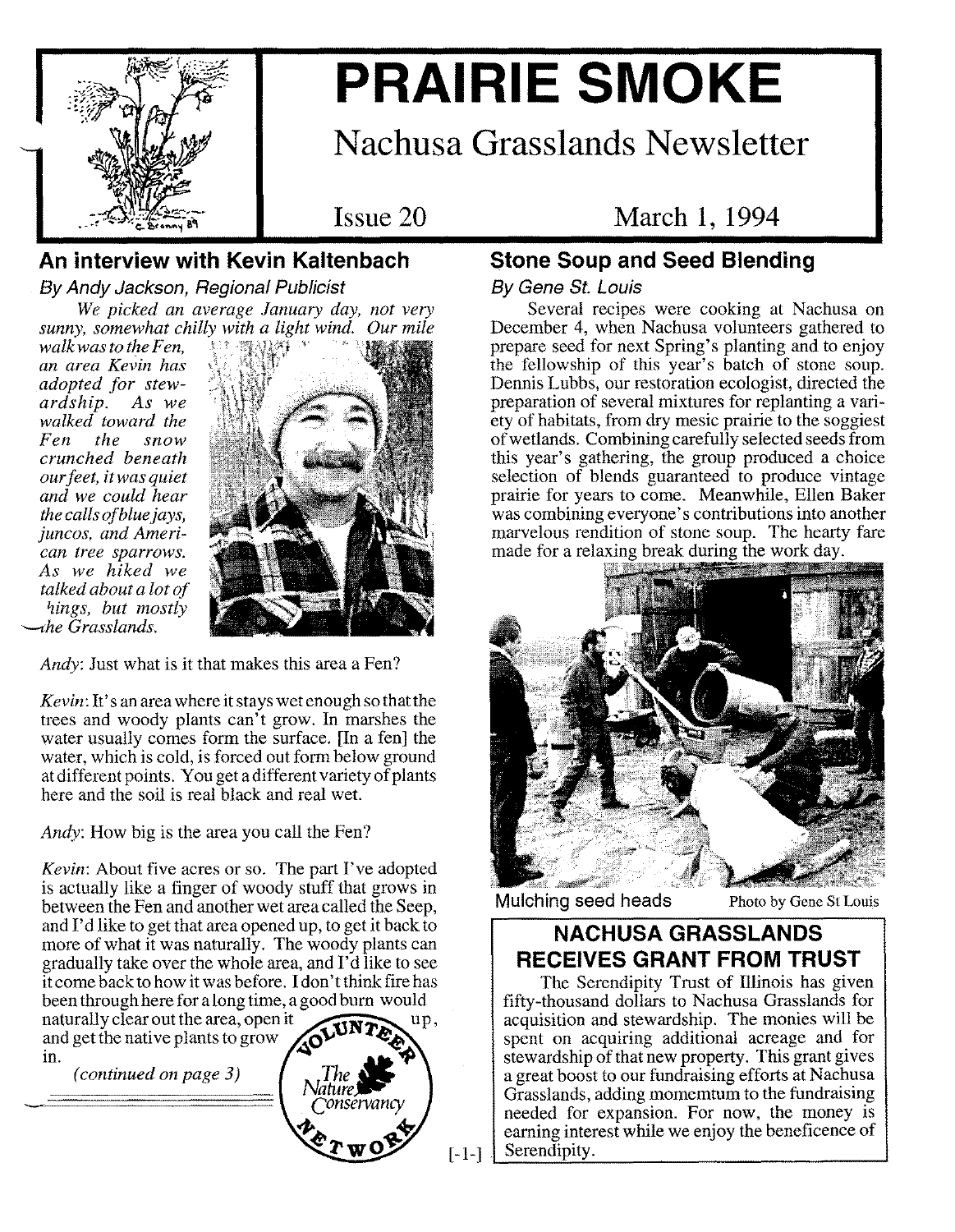### **From the Preserve Manager** Bill Kleiman

On a recent workday morning we walked upon ice crusted snow with bolt cutters and leather gloves and dispatched a quarter-mile of barbed wire fence on the edge of Kevin Kaltenbach's stew-



ardship adoption area. We pulled the wire from among thickets of multiflora and buckthorn. We have honed our techniques and the fence came down easily without shredding our gloves. The deer will be leaping phantom fences for a while. As usual, Kevin stayed later than he said was possible and we all headed back with the sun casting deep shadows across the main complex knobs.

If this sounds like a good day to you then you should know that there are two working groups forming to increase the intensity of our seed harvesting and invasive weed control. We need lots of seed and many species of seed to keep up with our vigorous restoration schedule. Sally Baumgardner will be leading this important seed harvesing working group. As Sally says, "We need to gather the seed that the combines and automated seed strippers can't get to." We will need people to help harvest this season beginning at the end of May when the first seeds are available. The new seed strippers will need a small crew to operate this new equipment. This group meets May 28 when they will go over the harvest times for various plants and harvest some early season seeds (see schedule).

Exotic weeds are a major threat to natural areas and our restorations are particularly vulnerable because of the availability of open soil and a weak seed bank. An initial Weed Control working group will meet June 5 to develop a strategy, hike to some problem areas and battle some invasive plants.

Please join us in this important mission to restore Native Illinois.

### **Birds Spotted at Nachusa:**

- Bald Eagle
- Cooper's hawk (endangered and formerly considered the most numerous large hawk in Illinois)
- Buffelhead duck

#### **350 Acres Burned** *By Chris Matson*

During October and December volunteer burn crews did prescribed burns on large sections of the preserve. In December, fire swept over the east end of the Grasslands as sunset vacuumed smoke from the fiery carpet of little bluestem, dazzling onlookers and participants. The final leg of the burns of a somewhat cold, windy day, crept up hills and knobs in a march as of soldiers side by side, in battle with Rosa multiflora, in all its thorny armor. [More burns this Spring]

## **Signs of Spring** *By James B. Long*

Sometimes in February after a series of sunny days I may hear a cardinal singing. After three months of almost complete silence it suddenly whistle's out its loud and characteristic song. This is my first sign of Spring.

If I wait until the snow is gone and visit the woods; I will look for a sugar maple tree that is oozing sap from a winter crack. If I'm lucky I will see a Mouring Cloak butterfly that has survived the long, twenty-below-zero winter in a hollow tree. A fev honey bees will be out and other insects too will be collecting the sap. If the area has peat-beds along the creek; such as I find at Nachusa Grasslands, I will see the first flower of Spring; the brown and purple, smooth and shiny, spathes of the skunk cabbage. When I see these things I know it won't be long before the first pasque flower will bloom on the prairie hill and the first liverwort will bloom in the woods.

#### NACHUSA GRASSLANDS **SPRING WORKDAYS AND ACTIVITIES**

At The Nature Conservancy's Nachusa Grasslands we are working to restore the natural processes and community structure that once dominated a wild Illinois.

During the Spring workdays we clear brush, remove interior fences, do controlled burns, sow seed and remove junk. Dress grunge style (work clothes) and pack a lunch. We meet at the barn by the Yellow House, 2055 Lowden Road, unless noted otherwise. The workday hotline is 815-456- 2340 and if you arrive late we post where we are  $\sim$ working on the barn.

*See the calendar for a specific dates and times.*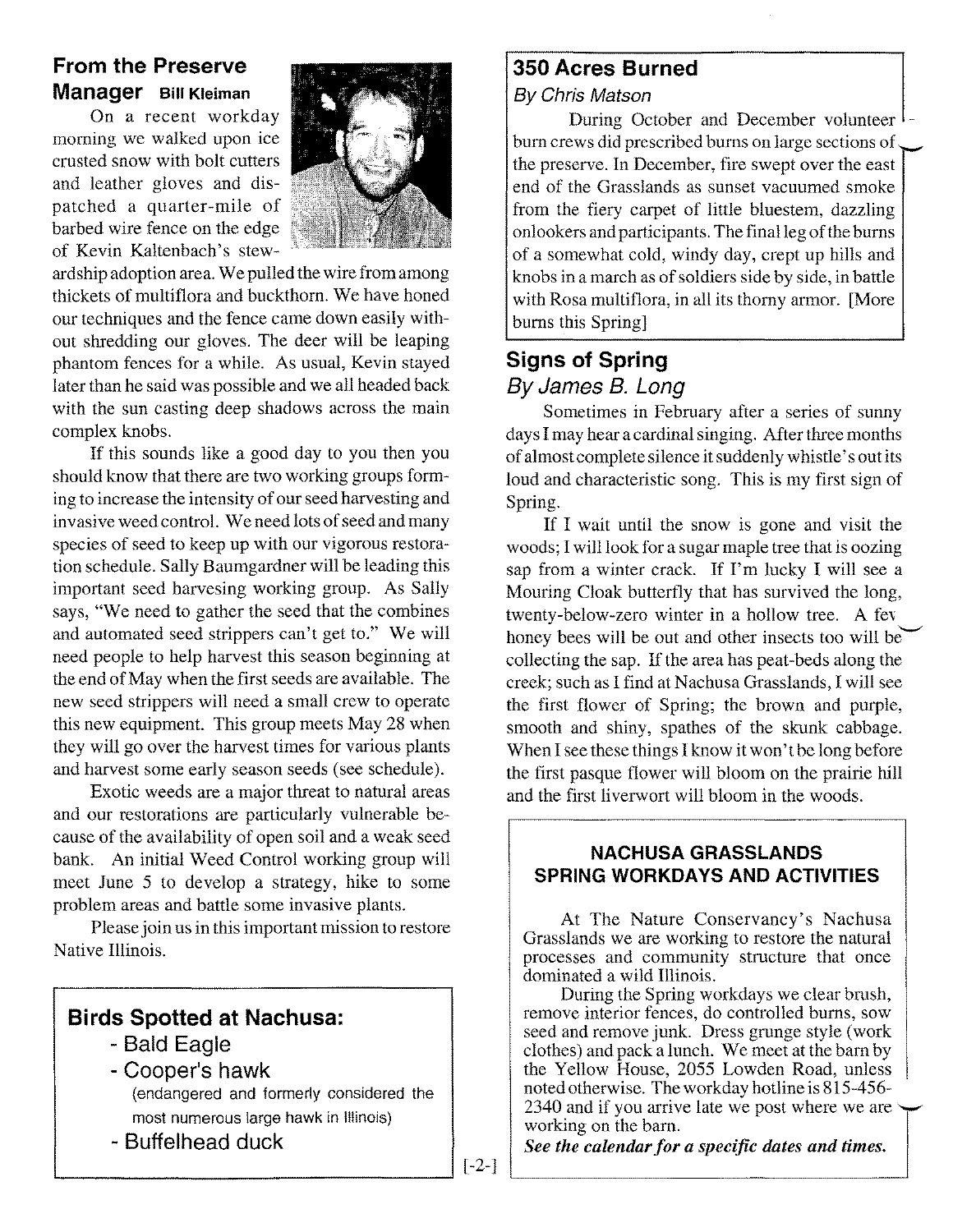**An interview ... Kevin Kaltenbach ..** continued Ever since I have been coming out here it seems like some of the other areas have gotten more attention 'Jecause of their easier access, but I've been concerned about some of the rarer plants down here [in the Fen] ...Ithought that if nobody else wants to do it maybe the only way I'll get it started is to do something myself.

*Andy:* Would you welcome anyone that wanted to help you clear some of the area out around the Fen?

*Kevin:* Oh yea. We are always open for help. Anyone could come out here with me, or anyone else at Nachusa to do the work.

*Andy:* What is it that got you involved in Nachusa Grasslands?

*Kevin:* I've always been interested in the outdoors. I grew up on a farm and I was always outside. Ijust like being out. The plants and animals are interesting. As I get older I like the conservation part more because I realize more that somebody' <sup>s</sup> got to do it and Ibelieve what they say - think globally, act locally.

I've known about [the Grasslands] ever since it ~~tarted but it took me a while to find my way down here. Eventually I came here and explored the area, talked to some of the people here, and got involved in some Saturday bums, some seed picking, and it has gone form there.

*Andy:* How much time do you put in on average?

*Kevin:* It varies by the season. In the Springtime when there are bums to be done and everything is coming up there's more work. Sometimes I am out here Saturday and Sunday and stay all day.

*Andy:* Is the Fen area the only place you do volunteer work?

*Kevin:* No, I try to do everything, anywhere. I don't want to get tired of just one part... I have done seed collecting and worked on storing the seeds at the Stone Soup Party, and other things.

*Andy:* If someone were ready to adopt an area like you have done, that doesn't mean they're the only ones who can work in that area does it? They can bring in others to help them. [-3-]

*Kevin:* Oh yea, I wish we had more people do that. People come out from the Chicago area, but I'd like to see a little more local help involved. We get quite a bit of help, but more people are always needed. Someone who adopted an area could even be a sort of monitor, just watch their area and say when it is time to bum, or what attention the area needs. It could be just a walk once a month.

*Andy:* What kind of education is needed?

*Kevin:* I've always had a lot of informal education, but I've never had any school classes. What you really need is a love for the outdoors and conserving what was here years ago... [Native Illinois] is rare, only onetenth of one-percent of original prairie is left. I'm not a biologist and I don't think you need to be.

*When we finished our interview Kevin went to an area nearby the fen where others were taking out a fence row. He jumped right in to help and was probably there late in the day making his contribution, trying to think globally, but acting locally.*



John Holbo restoring the first seed stripper.

**Work projects that need you:**

If you're interested in participating in the work at Nachusa and want a special project to call your own, then you need to see page 7.



Dec 11 burn line - main complex.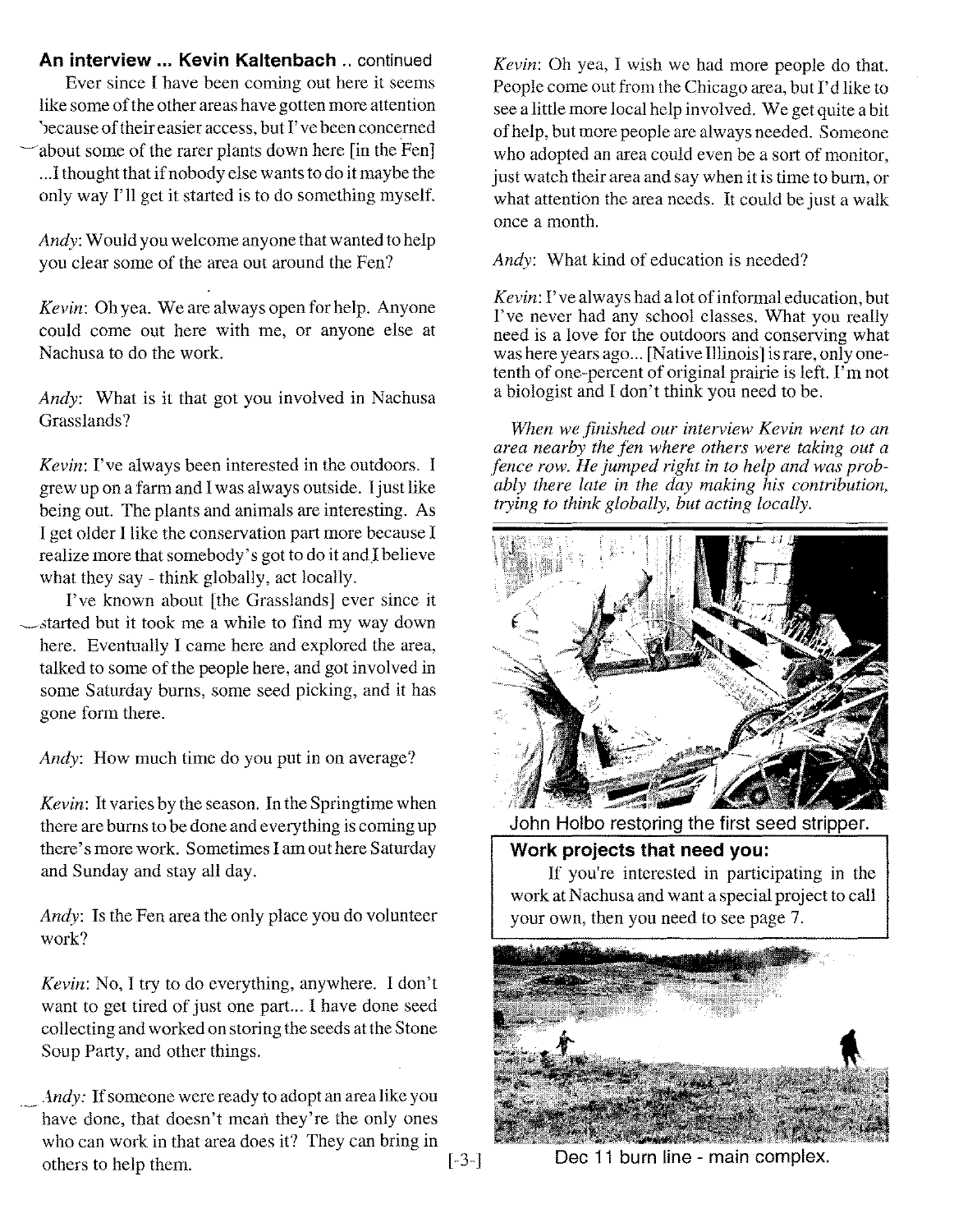Isabel Johnston, how shall I remember her? In her waders trapping turtles! Isabel didn't miss one day of that interesting project carried on by the Lee county Natural Area Guardians. Isabel was always there baiting, setting, and checking traps. Not an easy task for someone in their seventies.

I remember going on rides with her collecting memories. Isabel loved the wetlands. I was with her when I saw my first osprey. The fascinating bird perched on an electric pole for our identification.

Iremember sitting on my deck shelling and sorting wild indigo seeds with Isabel. For lunch she loved my creamed chicken on biscuits. Isabel was always busy, always learning. She was



willing to share her years of knowledge and experience with those interested and sometimes even if they weren't interested!

Isabel has had an impact on many lives and our local environment in her inimitable way. I feel richer for having known her. She will be missed.

I first met Isabel Johnston about 25 years ago when she was taking a pottery course $\sim$ under Gib Strawn at Lorado Taft Field Campus at Oregon. My husband, Doug, was on the staff at the campus at that time. I soon learned that Isabel was an avid gardener and we shared

> many interests in common.

When Doug and I started our Windrift Prairie Nursery in 1972 she was eager to learn the prairie species. She said, "What better way than to pull weeds in the nursery?" We were astounded at her generosity. She came every Wednesday - no from 9 a.m. to 11 a.m. but from 9 a.m. to 5 p.m. - and she wanted only a few plants for all that back-breaking work. Later she faithfully helped me tackle the garlic mustard in our woods.

We shared many field trips to Nachusa Grasslands in those days. She was always eager to see a new lovely spot we had found. Her dedication and hard work was appreciated by us all.

- Dot Wade -

- Hazel Reuter -

 $[-4-]$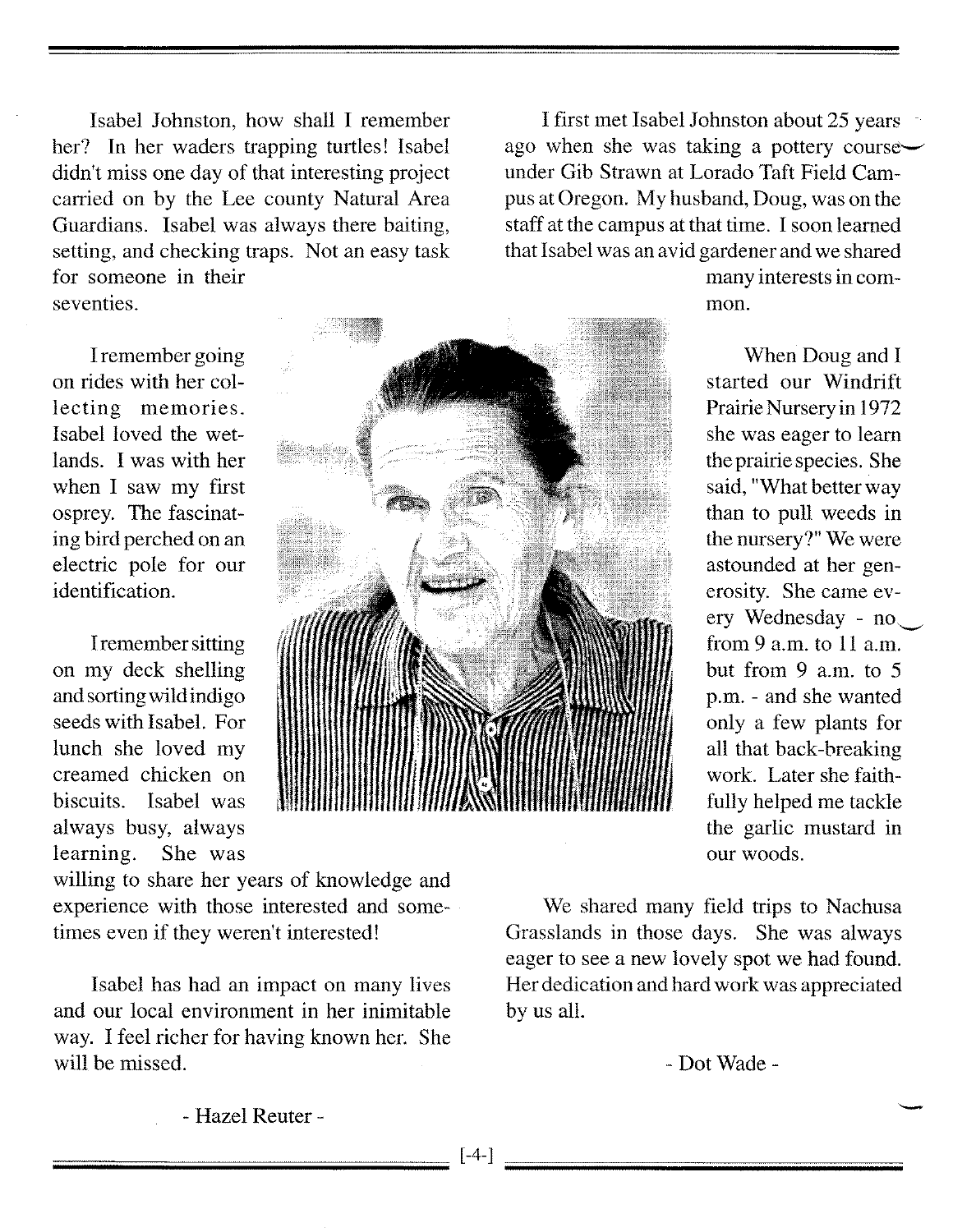It is difficult to catch the essence of a -person like Isabel Johnston in the written word. She was always in "ready gear" to tackle any task from collecting and propagating prairie seed, burning prairie, rolling up barbed wire fencing, turtle trapping, planting walnut trees and checking bluebird houses to singlehandedly trying to bring multiflora rose under control. Her vitality put many a younger person to shame.

Isabel worked endlessly in her gardens, creating a bog and planting fruit trees at an age when others would say "Why bother?" If you knew Isabel at all, chances are quite good that you have a plant at your place from her gardens. She was a generous and sharing person, an artist with an unending range of talents.

Isabel was a vast store of knowledge, always open to and seeking new information. \_fhough retired from education, Isabel never stopped teaching. She enjoyed sharing experiences. One day she tooled into our driveway in her VW van and drove us to Prophetstown to see baby hummingbirds in their nest. Countless times Isabel awoke others to the many treasures to be found in nature.

Isabel knew her mind, referring to herself as "persnickety!" She loved Mutsu apples and worried about the effect of the human population explosion. Refusing to have a radio or television in her home, Isabel's contacts with the world were of the direct kind.

We will dearly miss Isabel. The donation of her body to medical science is yet another example of her dedication to the living world, but was not her final act. Isabel's vital spirit remains with us as a challenge to keep in touch vith the real world through nature.

-/

When I walk by the cardinal flower or great lobellia at the Grasslands, I will think of Isabel. She created a mini-wetland in her yard which was mostly composed of native plants. Her waning strength gave me the privilege to transplant those wetland plants to Nachusa Grasslands in 1993. She knew what should be here and worked hard to restore what once was native Illinois. Many plants were shared this past year.

Being with this teacher was always educational, fun, enlightening, and if a name wasn't at the tip of her tongue, a book she would share. You didn't just monitor butterflies, cut multiflora rose or hike; she imparted a lasting insight for how nature fits it all together. She'd take you to rare spots, even through mosquito thickets, to behold the gems of nature. I'll miss those special places that Isabel knew.

A book couldn't tell what she did for preserving native areas. On our last phone visit she wanted to know how the cardinal plants were doing at Nachusa. I'll cherish the values and understanding she imparted from her life. My hope for all who come to Nachusa Grasslands is for a realization of how much remains today because of Isabel Johnston's profound support and work.

- Ellen Baker -

**In Memorial Isabel Johnston 1909 - 1993**

;;;;;;;;;;;;;;;;;;;;;;;;;;;;;;;;;;;;;;;;;;;;;;;;- ;;;;C;;;;a;;;;ro;;;;l;;;;yn;;;;;;;;K;;;;e;;;;ll;;;;er;;;;-;;;;;;;;;;;;;;;;;;;;;;;;~ [-5-]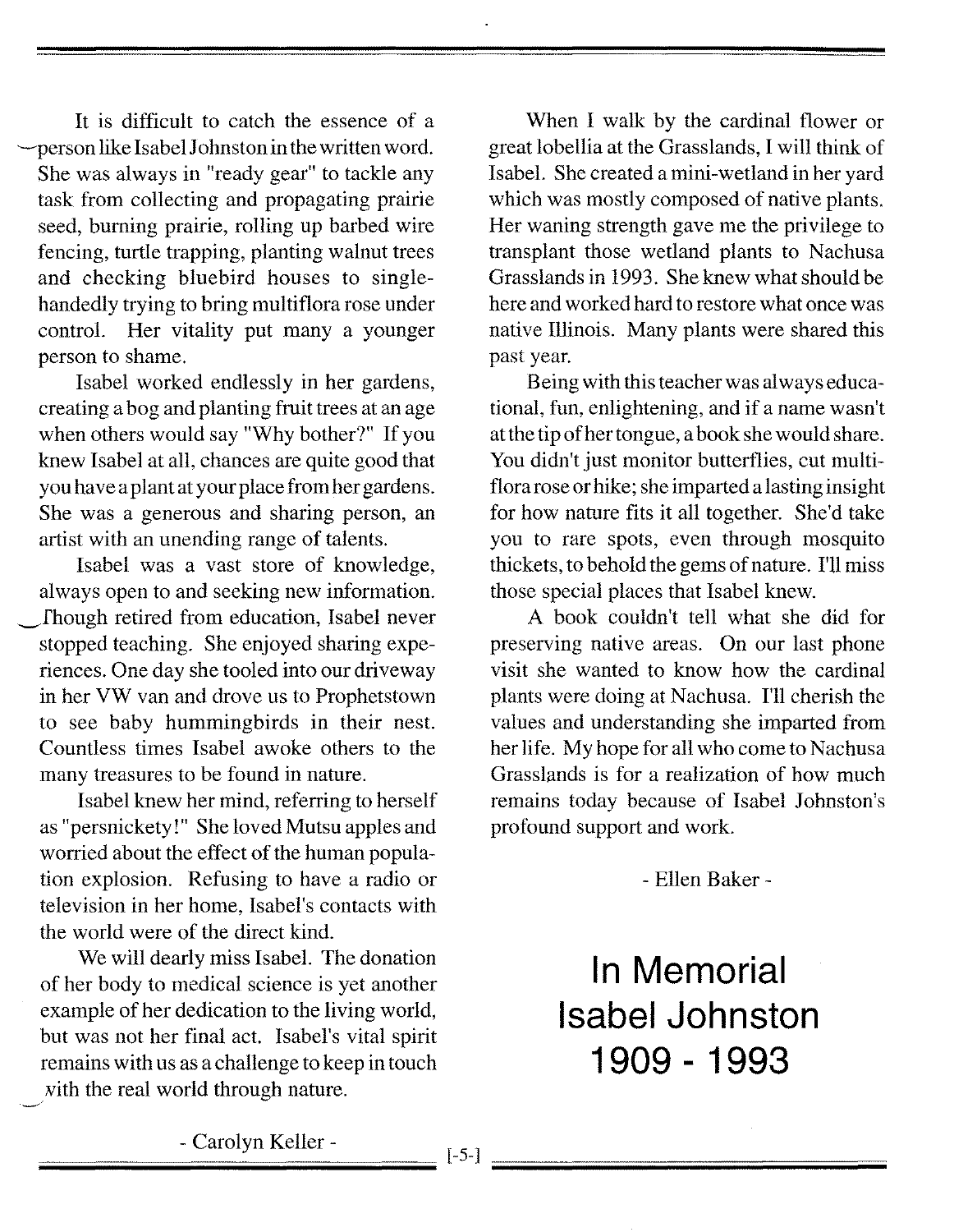## **Autumn-On- The-Prairie, '94**

#### *By Gene* **St.** *Louis*

I will once again be serving as chairperson for this year's Autumn-on-the-Prairie, which will be Saturday, September 17. Having been last year's chairperson left me with two distinct thoughts for this year's event. First, start preparations much earlier, and secondly find more people to help organize it. To this end, I am organizing a new AOTP committee to be composed of a chairperson and five managers with specific duties. The chairperson will still have overall responsibility of the event, but would not be involved in arranging many of its specific details. These tasks will be carried out by the managers.

The proposed managers are as follows: The Site Manager will be in charge of the physical site for the event. This would include everything from renting tents to making sure the trash is cleaned up afterward. Bill Kleiman has offered to help with much of this assignment. The Welcome and Sales Tent Manager would oversee the Welcome Tent, from recruiting tent volunteers to handling the sale of items to cover costs of the event. Susan Heibert has volunteered to take up this challenge. Our Publicity Manager will be in charge of informing the public about the upcoming event. Andy Jackson has stepped forward to manage publicity. The Demonstrations and Exhibitors Manager would arrange for the educational displays and restoration demonstrations presented during the day. The Tours Manager would be responsible for recruiting tour guides, creating a tour schedule, and making sure the tours start as planned during the day. I still need volunteers for these last two positions.

I have prepared preliminary job descriptions for each of the above positions. If you feel strongly that Autumn-on-the-Prairie is a worthwhile event, and are interested in serving in one of the above positions, please contact me and I will send you a copy. We will also need volunteers willing to staff the Welcome Tent, the exhibits, and give demonstrations and tours. I would also welcome any comments or ideas readers may have on their previous AOTP experiences or suggestions for this year. You can reach me at (815) 756-8747, or write to:

Gene St. Louis 220 E. Hillcrest Drive, Apt. 6124 DeKalb, Illinois 60015.

#### *Your support will be most appreciated!* [-6-]

**Photo Collection**



Hanging seed at the Stone Soup party



Some of the combined seed harvest



'Skidster' moving some of the recent snow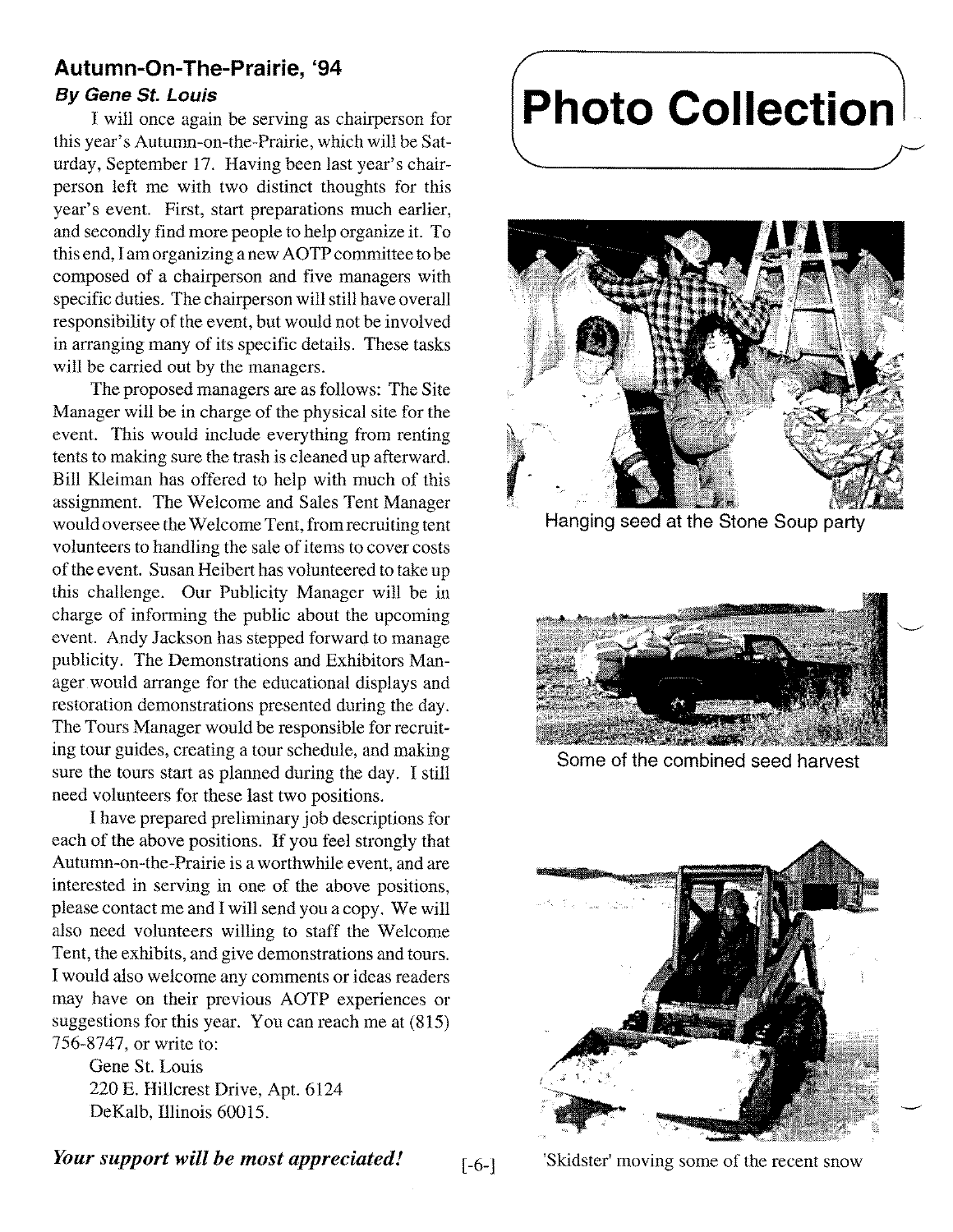# **Calendar**

- **March** 
	- 5 Sat.-Jarrett Prairie Center-Workshop-<br>Solving landscape problems using native plants \$33
	-
	- 12 9 am Noon: VSN Butterfly Monitoring v Workshop in Chicago
- example 12<br>  $\begin{array}{r} 6 \overline{\smash) } & 6 \overline{\smash) } & 12 \overline{\smash) } & 9 \text{ am Noon: VSN Butterfly} \\ 12 \overline{\smash) } & 9 \text{ am Noon: VSN Butterfly} \\ \hline \end{array}$  Workshop in Chicago<br>
13 Sunday, 10:30 am: Prescribe<br>
Workday/Training. Burn sea 13 Sunday, 10:30 am: Prescribed Burn Workday/Training. Burn season planning, short training, burning with good weather
	- I 20 Sunday, 10:30 am: Workday
	- 26 Sat., 9:30 am: Workday, Fence Removal Party. Goal: remove all internal fence in one day! Bring (?) leather gloves, bolt cutters, prybar, truck to haul fence. Potluck/ I Volunteer Gathering/Steering Committee Social at Max & Sally Baumgardner's 3pm

#### I **April**

- 2 Sat., 10:00 am: Annual Skunk Cabbage Tour Tim Keller, meet at entrance sign I 9 Saturday, 9:30 am: Workday
- I \*10 Sunday, 1 p.m.- 3 pm: FIELD Tour with restoration techniques  $&$  dilemmas
- Bill Kleiman-get a look at on-going<br>restoration techniques & dilemmas<br>23 Saturday, 9:30 am: EARTHDAY<br>PLANTING FEST. Bring a dish to<br>while we plant 50 acres of prairie<br>24 Sunday, 10:30 am: Workday<br>30 Saturday, 9:30 am: Rain 23 Saturday, 9:30 am: EARTHDAY PLANTING FEST. Bring a dish to share while we plant 50 acres of prairie
	- 24 Sunday, 10:30 am: Workday
	- ~I 30 Saturday, 9:30 am: Rain Date for Planting Fest VSN Plant Monitoring Workshop in Chicago

## 61 **May**

- Deadline for articles for Prairie Smoke 7 Saturday, 9:30 am: Workday
- $*21$  Saturday, 10:00 am 1:00 pm: Plant identification field trip with Dennis Lubbs Limit: 12 participants
- 22 Sunday, 10:30 am: Workday
- 23 Prairie Smoke mailed
- 28 Saturday 9:30 am: Working group on Seed Harvest; meet at Sally Baumgardner's barn I (l mile North of entrance sign, 8986 Lowden). Discuss seed harvest calendar, search for early seeds to harvest

#### I **June**

- 
- $\begin{array}{c|l}\n\downarrow & 4 & \text{Saturday, 9:30 am: Workday} \\
\downarrow & 5 & \text{Sunday, 10:30 am: Working} \\
\downarrow & \text{Control meets. Goal: strategy} \\
\downarrow & \downarrow & \text{State} \\
\downarrow & \uparrow & \text{House, Nachusa Grasslands} \\
\downarrow & *11 & \text{Sat 10:00 am: Field trip-Me}\n\end{array}$ Sunday, 10:30 am: Working group on Weed Control meets. Goal: strategize, hike, and attack some invasives. Meet at Yellow 21 House, Nachusa Grasslands
	- \*11 Sat., 10:00 am: Field trip-Meiners Wetlands & uplands w/Sally Baumgardner (456-2083)
	- 18 Saturday, 9:30 am: Workday
	- I \*25 Saturday,9:30 am: Bird Tour-Gill Moreland 26 Sunday, 10:30 am: Workday.
		- I \* *Registration required.*

## **Wish list for Nachusa Grasslands:**

- •-seed drill •-ATV to pull seed stripper
- fax machine slide projector
- •-dolly (hand truck) •-security alarm for barn
- •-camera •-shop vise
- •-four row disk •-hay rack
- $\bullet$ -leaf mulcher  $\bullet$ -4 15" snow tires
	-
- •-shop vacuum •-steel ramps
- --heavy or light duty utility trailer
- =-full size pickup truck cap
- old kitchen cabinets for the shop
- •-snowblower •-agriculutural combine
- <vented propane office heater

#### **Thanks to donors for:**

- ~-counter top John Nicholson
- ~-Computer & printer Hall Healy &Jim Hotchkiss
- ~-several pair leather gloves Aggie Kleiman
- ~-skid mover Kleiman family for long term loan
- ~-space heaters John Nicholson
- ~-scrap lumber John Nicholson
- ~-counter top John Nicholson
- ~-work bench John Holbo (two benches!)

#### **Work projects that need yOU:**

- =overlay 1830' s land survey notes of the area onto an aerial photo
- =we will be starting a propagation garden at the Yellow House and are looking for people who might want to grow rare native plants in this garden or at your home.
- create several warning signs to post for prescribed bums
- build wooden box for our second 1940's seed stripper
- •-help maintain the mechanical equipment (tractor, skidster, pickup,...)
- build four simple easels to hold aerial photos •-build a wood rack for the pickup
- **Wanted:** Households that could put up interns for a few months this summer.

**Burns -** Prescribed bums will occur throughout the year as weather permits. Call Bill Kleiman, 456-2340, to be on the phone tree or for more information. Dress for the weather. Leather work gloves recommended. Meet at the barn West of the Yellow House at 2055 Lowden Road.

**Brush Cutting** Crews-Please meet at the barn, just West of the Yellow Hous, on Lowden Road at 9:30 a.m. Bring along a pair of heavy gloves to protect your hands.

If your **tour group is visiting the Grasslands,** please contact Ellen Baker, 1742 Reynolds Road, Franklin Grove, IL 61031 (815)4546-2283, with an estimate of the number of people in your group. Thank you!

Franklin Creek State Park picnic area (shelter, water  $\&$  restrooms) is three miles south. Bring lunch to enjoy at the park or the Grasslands if desired-nearest [-7-] restaurant is in Franklin Grove (approx. 6 miles).